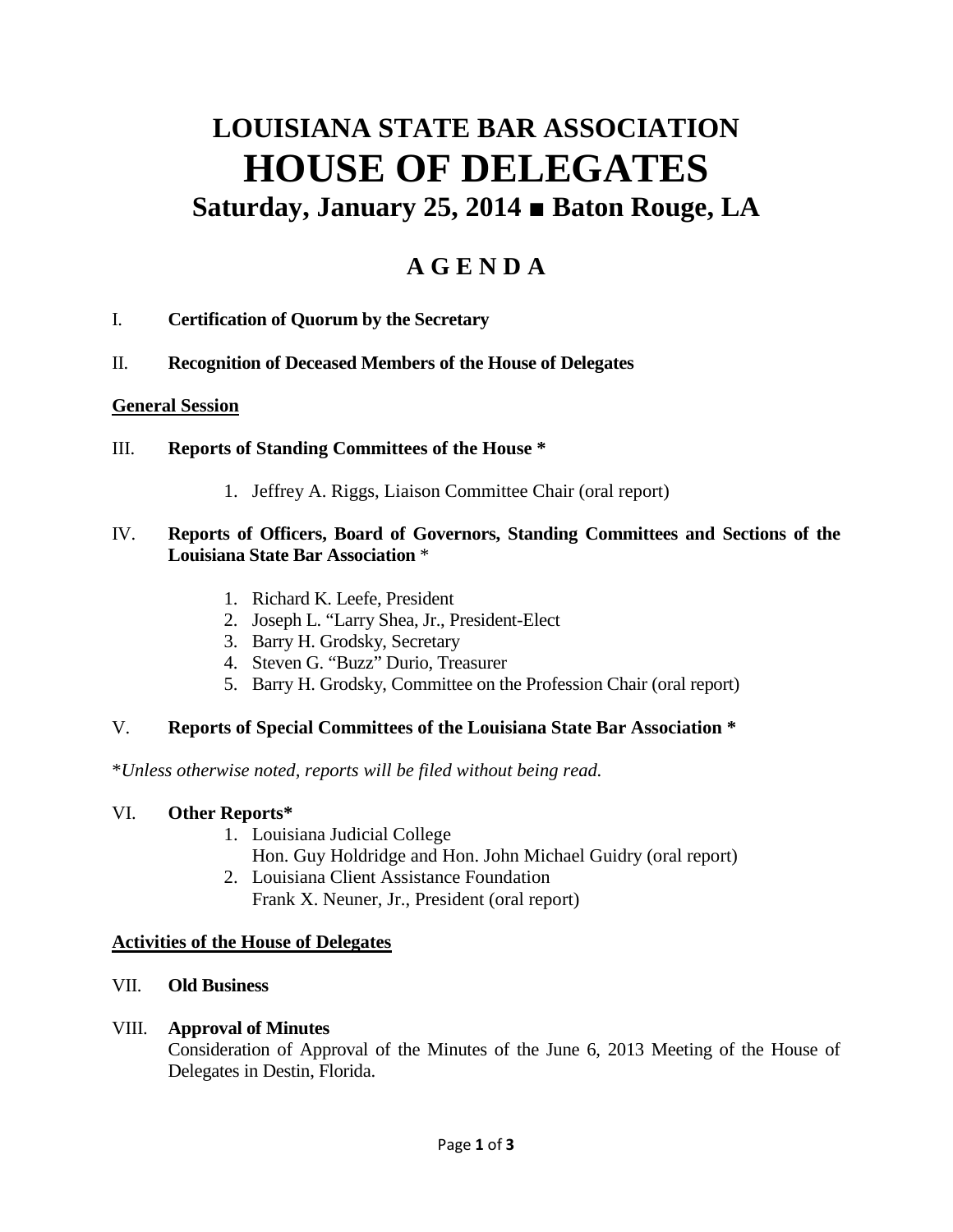#### IX. **Elections**

- 1. Election of one member to serve a three-year term on the House of Delegates Liaison Committee, to commence at the conclusion of the 2014 Annual Meeting and end at the conclusion of the 2017 Annual Meeting. This member shall be elected from House of Delegates members representing the  $20<sup>th</sup>$  through  $42<sup>nd</sup>$  Judicial Districts.
- 2. Election, from the three Liaison Committee members, of a Chair of the House of Delegates Liaison Committee for 2014-2015, whose term will commence at the conclusion of the 2014 Annual Meeting. The Chair of the Liaison Committee is a voting member of the Board of Governors.

#### X. **Resolution**

#### **Committee Resolutions**

- 1. Resolution from the Rules of Professional Conduct Committee to amend Rule 1.15 of the Rules of Professional Conduct, to require reconciliation of client trust accounts at least monthly, as well as maintenance of such records of the reconciliation(s).
- 2. Resolution from the Rules of Professional Conduct Committee to ask the Louisiana Supreme Court to adopt recent ABA changes with regard to:
	- Rule 1.0 change reference from "email" to "electronic communications"
	- Rule  $1.6(b)(7)$  regarding confidentiality of information
	- Rule  $1.6(c)$  regarding confidentiality of information
	- Rule  $1.18$  regarding duties to prospective clients
	- Rule 4.4 regarding respect for rights of third persons
	- Rule 5.3 regarding responsibilities regarding non-lawyer assistance.

#### **Section Resolutions**

3. Resolution from ADR Section to amend its Bylaws

#### **Member Resolutions**

- 4. Resolution from Bill of Rights Section Chair Leo C. Hamilton urging the LSBA to:
	- Strengthen its commitment and efforts to improve availability of a fullrange of legal services to all citizens of Louisiana;
	- Actively participate in the Louisiana Bar Foundation's Louisiana Campaign to Preserve Legal Aid by establishing specific goals for various groups within the LSBA; and
	- Encourage Louisiana lawyers to expand their pro bono efforts.
- 5. Resolution from  $15<sup>th</sup>$  Judicial District Delegate Jeffrey A. Riggs and Solo and Small Firm Section Chair Richard W. Martinez urging the Louisiana Supreme